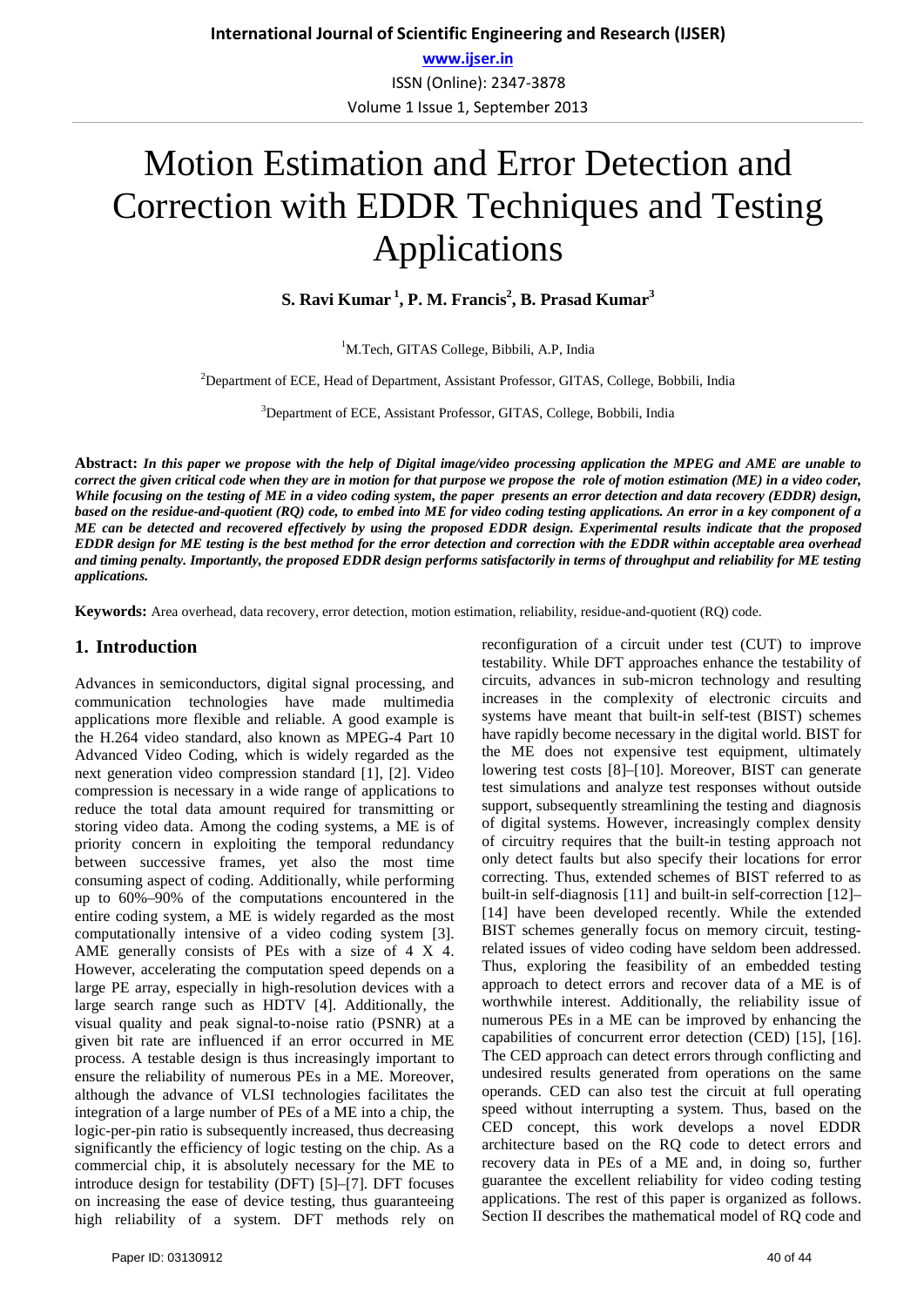ISSN (Online): 2347-3878 Volume 1 Issue 1, September 2013

the corresponding circuit design of the RQ code generator (RQCG). Section III then introduces the proposed EDDR architecture, fault model definition, and test method. Next, Section IV evaluates the performance in area overhead, timing penalty, throughput and reliability analysis to demonstrate the feasibility of the proposed EDDR architecture for ME testing applications. Conclusions are finally drawn in Section V.

## **2. Proposed EDDR Architecture Design**

Fig. 1 shows the conceptual view of the proposed EDDR scheme, which comprises two major circuit designs, i.e. error detection circuit (EDC) and data recovery circuit (DRC), to detect errors and recover the corresponding data in a specific CUT.



**Figure 1:** The proposed EDDR architecture

The test code generator (TCG) in Fig. 1 utilizes the concepts of RQ code to generate the corresponding test codes for error detection and data recovery. In other words, the test codes from TCG and the primary output from CUT are delivered to EDC to determine whether the CUT has errors. DRC is in charge of recovering data from TCG. Additionally, a selector is enabled to export error-free data or data-recovery results. Importantly, an array-based computing structure, such as ME, discrete cosine transform (DCT), iterative logic array (ILA), and finite impulse filter (FIR), is feasible for the proposed EDDR scheme to detect errors and recover the corresponding data. This work adopts the systolic ME [19] as a CUT to demonstrate the feasibility of the proposed EDDR architecture. A ME consists of many PEs incorporated in a 1-D or 2-D array for video encoding applications. A PE generally consists of two ADDs (i.e. an 8-b ADD and a 12-b ADD) and an accumulator (ACC). Next, the 8-b ADD (a pixel has 8-b data) is used to estimate the addition of the current pixel (Cur\_pixel) and reference pixel (Ref\_pixel). Additionally, a 12-b ADD and an ACC are required to accumulate the results from the 8-b ADD in order to determine the sum of absolute difference (SAD) value for video encoding applications [20]. Notably, some registers and latches may exist in ME to complete the data shift and storage. Fig. 2 shows an example of the proposed EDDR circuit design for a specific of a ME. The fault model definition, RQCG-based TCG design, operations of error detection and data recovery, and the overall test strategy are described carefully as follows.

## **2.1 Fault Model**

The PEs are essential building blocks and are connected regularly to construct a ME. Generally, PEs are surrounded by sets of ADDs and accumulators that determine how data flows through them. PEs can thus be considered the class of circuits called ILAs, whose testing assignment can be easily achieved by using the fault model, cell fault model (CFM) [21]. Using CFM has received considerable interest due to accelerated growth in the use of high-level synthesis, as well as the parallel increase in complexity and density of integration circuits (ICs). Using CFM makes the tests independent of the adopted synthesis tool and vendor library. Arithmetic modules, like ADDs (the primary element in a PE), due to their regularity, are designed in an extremely dense configuration. Moreover, a more comprehensive fault model, i.e. the stuck-at (SA) model, must be adopted to cover actual failures in the interconnect data bus between PEs [22].



**Figure 2:** Specific EDDR testing proposed model

The SA fault is a well known structural fault model, which assumes that faults cause a line in the circuit to behave as if it were permanently at logic "0" (stuck-at 0 (SA0)) or logic "1" [stuck-at 1 (SA1)]. The SA fault in a ME architecture can incur errors in computing SAD values. A distorted computational error and the magnitude of are assumed here to be equal to, where denotes the computed SAD value with SA faults.

## **2.2 TCG Design**

According to Fig. 2, TCG is an important component of the proposed EDDR architecture. Notably, TCG design is based on the ability of the RQCG circuit to generate corresponding test codes in order to detect errors and recover data. The specific in Fig. 2 estimates the absolute difference between the Cur\_pixel of the search area and the Ref\_pixel of the current macroblock. Thus, by utilizing PEs, SAD shown in as follows, N X Nin a macroblock with size of can be evaluated:

SAD =  $\sum_{i=0}^{n-1} \sum_{j=0}^{n-1} |xi - yj| = \sum_{i=0}^{n-1} \sum_{j=0}^{n-1} |(qxij * m + yj) - yj|$  $rxij$ ) –  $(qxij * m + ryij)$ | (1)  $Rt = \sum_{i=0}^{n-1} \sum_{j=0}^{n-1} (xij - yi)$  (2)

Fig. 4 shows the timing chart for a macroblock with a size of 4 X 4 in a specific to demonstrate the operations of the TCG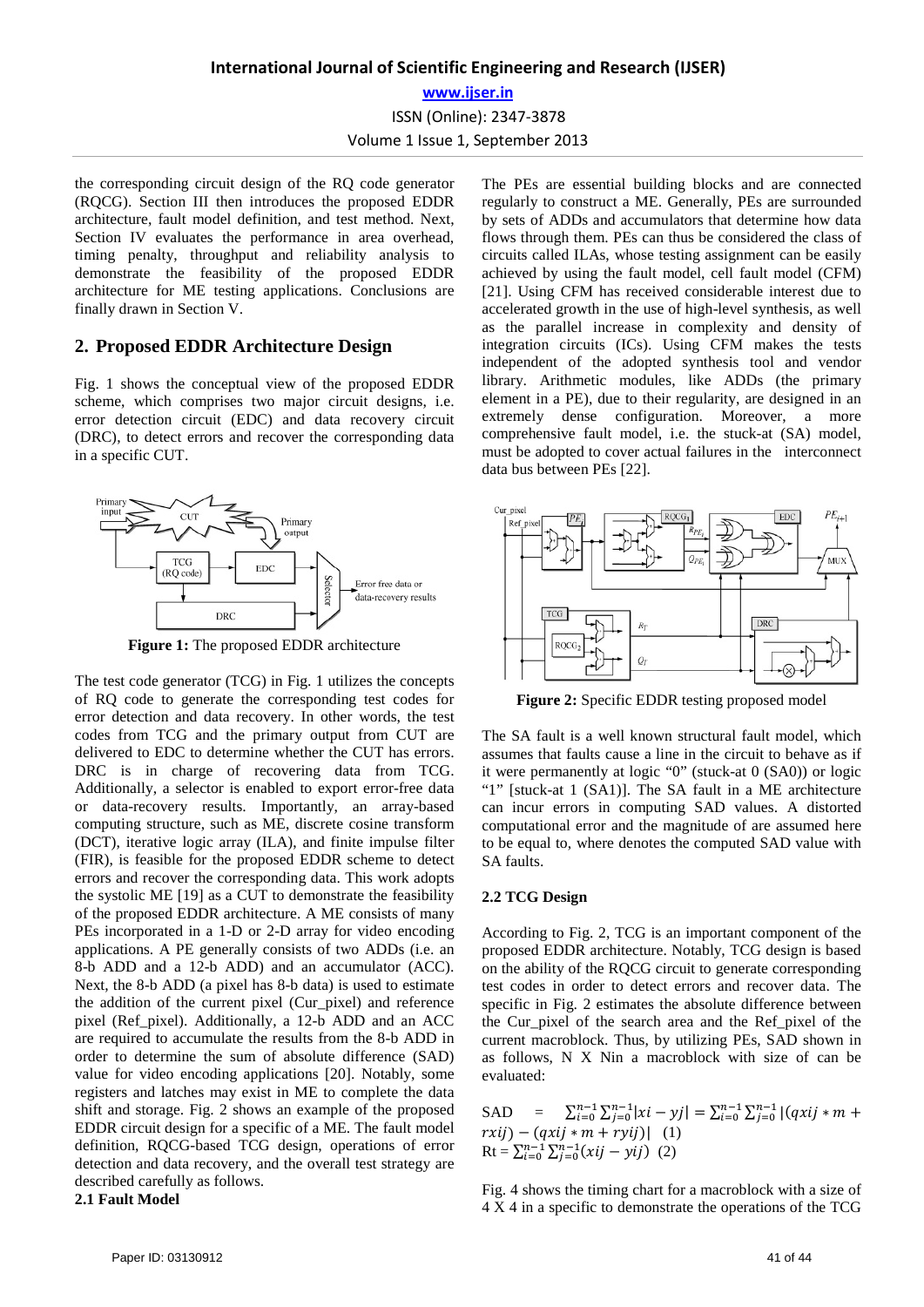# **International Journal of Scientific Engineering and Research (IJSER)**

**www.ijser.in**

ISSN (Online): 2347-3878

Volume 1 Issue 1, September 2013

circuit. The data and from Cur\_pixel and Ref\_pixel must be sent to a comparator in order to determine the luminance pixel value and at the 1st clock. Notably, if, then and are the luminance pixel value of Cur\_pixel and Ref\_pixel, respectively. Conversely, represents the luminance pixel value of Ref\_pixel, and denotes the luminance pixel value of Cur pixel when. At the  $2^{nd}$  clock, the values of and are generated and the corresponding RQ code, can be captured by the and circuits if the 3rd clock is triggered the 4th clock displays the operating results. The modulus value of is then obtained at the 5th clock. Next, the summation of quotient values and residue values of modulo are proceeded with from clocks 5–21 through the circuits of ACCs. Since a 4 X 4 macroblock in a specific of a ME contains 16 pixels, the corresponding RQ code (and) is exported to the EDC and DRC circuits in order to detect errors and recover data after 22 clocks. Based on the TCG circuit design shown in Fig. 4, the error detection and data recovery operations of a specific in a ME can be achieved.





#### **2.3 EDDR Processes**

Fig. 2 clearly indicates that the operations of error detection in a specific are achieved by using EDC, which is utilized to compare the outputs between TCG and in order to determine whether errors have occurred. If the values of and/or, then the errors in a specific can be detected. The EDC output is then used to generate a 0/1 signal to indicate that the tested is error-free/errancy. This work presents a mathematical statement to verify the operations of error detection. Based on the definition of the fault model, the SAD value is influenced if either SA1 and/or SA0 errors have occurred in a specific. In other words, the SAD value is transformed to if an error occurred. Notably, the error signal is expressed as to comply with the definition of RQ code. Under the faulty case, the RQ code from of the TCG is thus, the error in a specific can be detected by the figure 4.



**Figure 4:** Example of pixel value



**Figure 5:** proposed EDDR architecture of the ME

To realize the operation of data recovery in (13), a Barrel shift [23] and a corrector circuits are necessary to achieve the functions of and, respectively. Notably, the proposed EDDR design executes the error detection and data recovery operations simultaneously. Additionally, error-free data from the tested or the data recovery that results from DRC is selected by a multiplexer (MUX) to pass to the next specific for subsequent testing.

#### **2.4 Numerical Example**

A numerical example of the 16 pixels for a 4 X 4 macroblock in a specific of a ME is described as follows. Fig. 5 presents an example of pixel values of the Cur\_pixel and Ref pixel. Based on  $(7)$ , the SAD value of the 4 X 4 macroblock is:

$$
SAD = m \times Q_T + R_T
$$
  
\n
$$
= (2^{j} - 1) \times Q_T + R_T
$$
  
\n
$$
= 2^{j} \times Q_T - Q_T + R_T.
$$
  
\n
$$
SAD = \sum_{i=0}^{3} \sum_{j=0}^{3} X_{ij} - Y_{ij}|
$$
  
\n
$$
= |X_{00} - Y_{00}| + |X_{01} - Y_{01}| + \dots + X_{33} - Y_{33}
$$
  
\n
$$
= (128 - 1) + (128 - 1) + \dots + (128 - 5)
$$
  
\n
$$
= 2124.
$$
  
\n(4)

# **3. Result and Conclusion**

This project proposes BISDC architecture for self detection and self-correction of errors of PEs in an MECA. Based on the error detection correction concepts of bi residue codes, this paper presents the corresponding definitions used in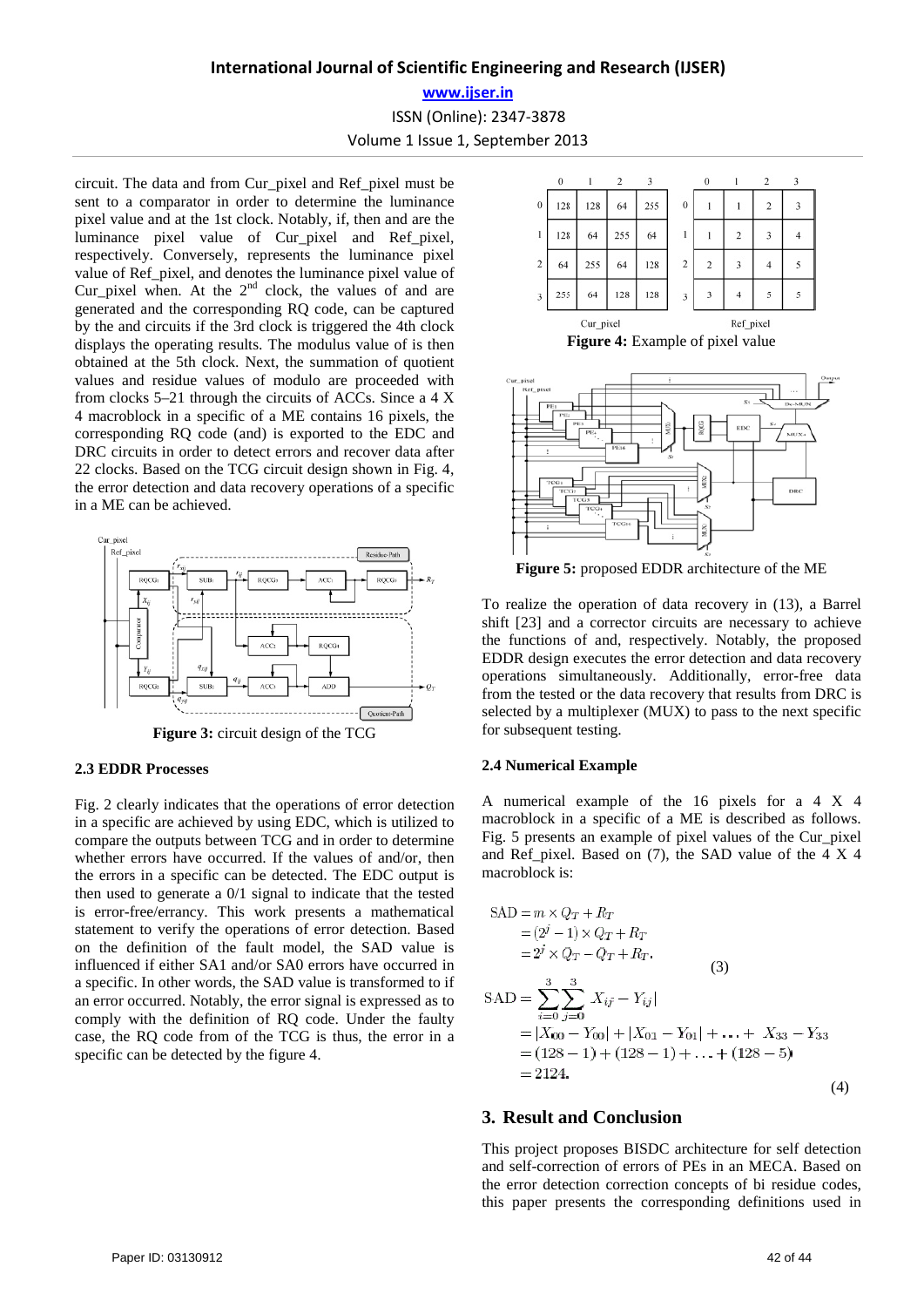## **International Journal of Scientific Engineering and Research (IJSER)**

**www.ijser.in**

ISSN (Online): 2347-3878

Volume 1 Issue 1, September 2013

designing the BISD and BISC circuits to achieve selfdetection and self correction operations. Extensive verification of the circuit design is performed using the VHDL and then synthesized by the Synopsys Design Compiler with TSMC 0.18- m 1P6M CMOS technology to demonstrate the feasibility of the proposed EDDR architecture design for ME testing applications. The time penalty is another criterion to verify the feasibility of the proposed EDDR architecture. Table I also summarizes the operating time evaluation of a specific and each component in the proposed EDDR architecture. The following equations show the time penalty of error detection and data recovery Performance evaluation reveals that the proposed BISDC architecture effectively achieves self-detection and selfcorrection capabilities with minimal area.



**Figure 6:** Explanation of the code adjustment

The Functional-simulation has been successfully carried out with the results matching with expected ones. The design functional verification and Synthesis is done by using Xilinx-ISE/XST and Cadence RTL Compiler of BISDC architecture for MECA. In this project the Area obtained is 87% using Cadence RTL Compiler.

## **References**

- [1] Advanced Video Coding for Generic Audiovisual Services, ISO/IEC 14496-10:2005 (E), Mar. 2005, ITU-T Rec. H.264 (E).
- [2] Information Technology-Coding of Audio-Visual Objects—Part 2: Visual, ISO/IEC 14 496-2, 1999.
- [3] Y. W. Huang, B. Y. Hsieh, S. Y. Chien, S. Y. Ma, and L. G. Chen, "Analysis and complexity reduction of multiple reference frames motion estimation in H.264/AVC," IEEE Trans. Circuits Syst. Video Technol., vol. 16, no. 4, pp. 507–522, Apr. 2006.
- [4] C. Y. Chen, S. Y. Chien, Y. W. Huang, T. C. Chen, T. C. Wang, and L. G. Chen, "Analysis and architecture design of variable block-size motion estimation for H.264/AVC," IEEE Trans. Circuits Syst. I, Reg. Papers, vol. 53, no. 3, pp. 578–593, Mar. 2006.
- [5] T. H. Wu, Y. L. Tsai, and S. J. Chang, "An efficient design-for-testability scheme for motion estimation in H.264/AVC," in Proc. Int. Symp. VLSI Design, Autom. Test, Apr. 2007, pp. 1–4.
- [6] M. Y. Dong, S. H. Yang, and S. K. Lu, "Design-fortestability techniques for motion estimation computing arrays," in Proc. Int. Conf.Commun., Circuits Syst., May 2008, pp. 1188–1191.
- [7] Y. S. Huang, C. J. Yang, and C. L. Hsu, "C-testable motion estimation design for video coding systems," J. Electron. Sci. Technol., vol. 7, no.4, pp. 370–374, Dec. 2009.
- [8] D. Li, M. Hu, and O. A. Mohamed, "Built-in self-test design of motion estimation computing array," in Proc. IEEE Northeast Workshop Circuits Syst., Jun. 2004, pp. 349–352.
- [9] Y. S. Huang, C. K. Chen, and C. L. Hsu, "Efficient built-in self-test for video coding cores: A case study on motion estimation computing array," in Proc. IEEE Asia Pacific Conf. Circuit Syst., Dec. 2008, pp. 1751–1754.
- [10] W. Y Liu, J. Y. Huang, J. H. Hong, and S. K. Lu, "Testable design and BIST techniques for systolic motion estimators in the transform domain," in Proc. IEEE Int. Conf. Circuits Syst., Apr. 2009, pp. 1–4.
- [11] J. M. Portal, H. Aziza, and D. Nee, "EEPROM memory: Threshold voltage built in self diagnosis," in Proc. Int. Test Conf., Sep. 2003, pp. 23–28.
- [12] J. F. Lin, J. C. Yeh, R. F. Hung, and C. W. Wu, "A built-in self-repair design for RAMs with 2-D redundancy," IEEE Trans. Vary Large Scale Integr. (VLSI) Syst., vol. 13, no. 6, pp. 742–745, Jun. 2005.
- [13] C. L. Hsu, C. H. Cheng, and Y. Liu, "Built-in selfdetection/correction architecture for motion estimation computing arrays," IEEE Trans. Vary Large Scale Integr. (VLSI) Systs., vol. 18, no. 2, pp. 319–324, Feb. 2010.
- [14] C. H. Cheng, Y. Liu, and C. L. Hsu, "Low-cost BISDC design for motion estimation computing array," in Proc. IEEE Circuits Syst. Int. Conf., 2009, pp. 1–4.
- [15] S. Bayat-Sarmadi and M. A. Hasan, "On concurrent detection of errors in polynomial basis multiplication," IEEE Trans. Vary Large Scale Integr. (VLSI) Systs., vol. 15, no. 4, pp. 413–426, Apr. 2007.
- [16] C. W. Chiou, C. C. Chang, C. Y. Lee, T. W. Hou, and J. M. Lin, "Concurrent error detection and correction in Gaussian normal basis multiplier over GF \_\_," IEEE Trans. Comput., vol. 58, no. 6, pp. 851–857, Jun. 2009.
- [17] L. Breveglieri, P. Maistri, and I. Koren, "A note on error detection in RSA architecture by means of residue codes," in Proc. IEEE Int. Symp. On-Line Testing, Jul. 2006, 176 177.
- [18] S. J. Piestrak, D. Bakalis, and X. Kavousianos, "On the design of self testing checkers for modified Berger codes," in Proc. IEEE Int. Workshop On- Line Testing, Jul. 2001, pp. 153–157.
- [19] S. Surin and Y. H. Hu, "Frame-level pipeline motion estimation array processor," IEEE Trans. Circuits Syst. Video Technol., vol. 11, no. 2, pp. 248–251, Feb. 2001.
- [20] D. K. Park, H. M. Cho, S. B. Cho, and J. H. Lee, "A fast motion estimation algorithm for SAD optimization in subpixel," in Proc. Int. Symp. Integr. Circuits, Sep. 2007, pp. 528–531.
- [21] J. F. Li and C. C. Hsu, "Efficient testing methodologies for conditional sum adders," in Proc. Asian Test Symp., 2004, pp. 319–324.
- [22] D. P. Vasudevan, P. K. Lala, and J. P. Parkerson, "Selfchecking carry select adder design based on two-rail encoding," IEEE Trans. Circuits Syst. I, Reg. Papers, vol. 54, no. 12, pp. 2696–2705, Dec. 2007.
- [23] X. Yu, T. Meng, Z. Dai, and X. Yang, "Design and implementation of reconfigurable shift unit using FPGAs,"